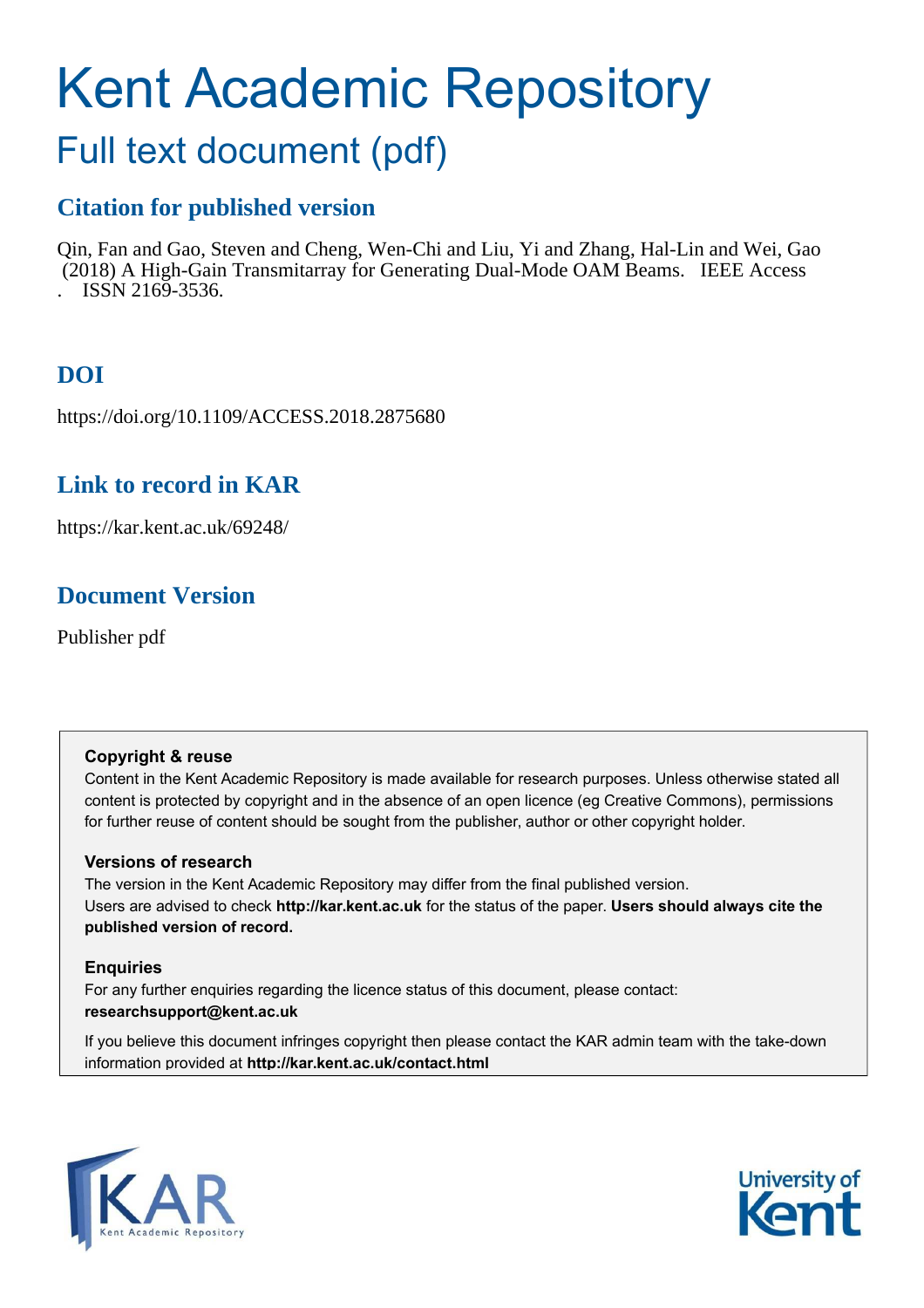

Date of publication xxxx 00, 0000, date of current version xxxx 00, 0000.

Digital Object Identifier 10.1109/ACCESS.2018.Doi Number

# **A High-Gain Transmitarray for Generating Dual-Mode OAM Beams**

**FAN QIN<sup>1</sup> , (Member, IEEE)**\$**STEVEN GAO<sup>2</sup> , (Member, IEEE), WEN-CHI CHENG<sup>1</sup> , (Member, IEEE), YI LIU, (Member, IEEE), HAI-LIN ZHANG<sup>1</sup> AND GAO WEI<sup>3</sup>**

<sup>1</sup>State Key Laboratory of Integrated Services Networks, Xidian University, Xi'an, 710071, China <sup>2</sup>School of Engineering and Digital Arts, University of Kent, Canterbury CT2 7NT, U.K.

<sup>3</sup>School of Electronics and Information, Northwestern Polytechnical University, Xi'an, 710072, China

Corresponding author: Fan Qin (e-mail: fqin@xidain.edu.cn)

This work is supported by National Natural Science Foundation of China under Contract Nos. 61701362 and 61671347, and partly supported by the 111 Project of China (B08038).

**ABSTRACT** This paper proposes a novel transmitarray antenna which can achieve high gain and produce dual-mode orbital angular momentum (OAM) beams in Ku band. Two back-to-back wideband dual-polarized microstrip antennas are employed as the unit cells, which are connected using metalized via holes. Full 360° phase ranges can be obtained by varying the length of feeding lines in two orthogonal polarizations. Due to high isolation between the two orthogonal polarizations, dual-mode OAM beams can be formed simultaneously by tuning phase distributions in x- and y-polarizations, respectively. The approach for generating OAM beams is explained. To verify this concept, one prototype carrying 0 and +1 mode OAM beams is designed, fabricated and measured. Experimental results demonstrate that the both 0 and +1 mode OAM beams can be generated successfully, and the measured results agree well with the simulated results. Because of high directivity and focusing effects of transmitarray, the proposed +1 mode OAM beam has stable performance at a long propagation distance. The maximum gain reaches 26 dBi and 20 dBi in 0 and +1 mode OAM beams, respectively. Meanwhile, a narrow divergence angle of  $+/-5^{\circ}$  is obtained in  $+1$  mode OAM beam. Compared to other OAM antennas reported, main advantages of the proposed antenna include high gain, narrow divergence angle, low cost, planar structure and the capability of producing dual-mode OAM beams.

**INDEX TERMS** Orbital angular momentum (OAM), dual-mode, high-gain, transmitarray

#### **I. INTRODUCTION**

With the rapid development of wireless communication, it has become a major challenge to provide faster and higher data capacity with limited radio resources. As a promising technique, orbital angular momentum (OAM) is expected to potentially improve channel capacity and spectrum efficiency [1]. Compared to plane waves, OAM waves have helical phase fronts with  $2\pi l$  phase shifts, where l is OAM mode which can be any positive or negative integer. When l is 0, namely 0 OAM mode, the proposed OAM waves is plane waves without phase twist [2]. Due to the orthogonality of different OAM modes of the vortex beam, it is possible to build individual channel using one mode with little interaction on other modes at the same working frequency. This property leads to the potential of transmitting high density information using mode multiplexing technique.

OAM was investigated in optical region initially. L. Allen demonstrated experimentally that electromagnetic (EM) waves can carry OAM [3]. Since then, OAM gave rise to many applications in optical domain, such as optical manipulation, optical trapping, imaging and so on [4-7]. In [8], an optical wireless link reached a data rate of 2.56 Tbit/s by using OAM beams. The concept of OAM was introduced in radio region as well. In 2007, B.Thide. first proposed that OAM can be used in lower frequency [9]. Later, extending communications capacity using OAM beams starts a new page for OAM applications in radio frequency. The first radio frequency experiments for generating and detecting OAM waves in laboratory was reported in 2011 [10]. In 2012, an OAM-based wireless connection over a distance of 442 m was demonstrated in a real-world setting, where two radio waves encoded with different OAM beams at the same frequency [11]. In further

VOLUME XX, 2018 1

2169-3536 (c) 2018 IEEE. Translations and content mining are permitted for academic research only. Personal use is also permitted, but republication/redistribution requires IEEE permission. See http://www.ieee.org/publications\_standards/publications/rights/index.html for more information.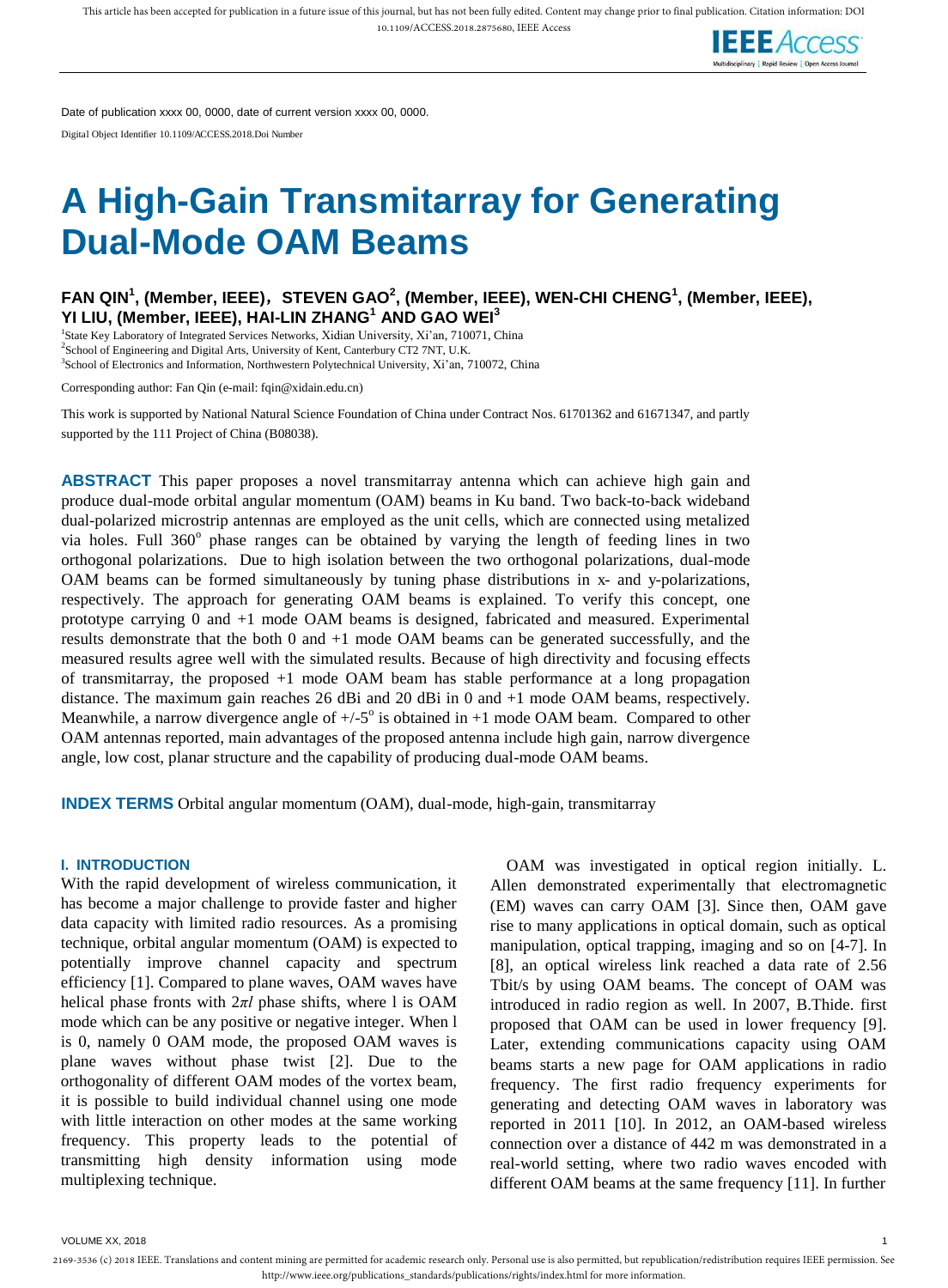This article has been accepted for publication in a future issue of this journal, but has not been fully edited. Content may change prior to final publication. Citation information: DOI 10.1109/ACCESS.2018.2875680, IEEE Access





**FIGURE 1. Scheme of transmitarray generating dual-mode OAM beams** 

research, OAM was applied in millimeter-wave (mm-wave) domain [12]. One example is that a dual-channel 60 GHz communications using OAM beams was demonstrated [13]. In this study, a mm-wave wireless link reached 8-Gbit/s and 4-Gbit/s using different OAM modes.

As a key complement generating OAM beams, antennas play a very important role in OAM wireless system. Many antennas have been studied to generate OAM beams. Typical approaches such as spiral phase plane (SPP) and helicoidal parabolic antenna are often employed to generate OAM beams [14-16]. In [10], a discrete eight-step staircase phase reflector was used to create a discontinues phase shift for OAM beam generation. Using a similar approach, a helicoidal parabolic antenna was fabricated and tested [11]. But these antennas have non-planar structures, bulky sizes, heavy weight, high fabrication complexity and high cost. More importantly, it is difficult to produce dual-mode OAM beams. Multilayer uniform circular arrays (UCAs) were predicted to generate dual-mode or multi-mode OAM beams. The advantages of planer structure and easy phase control lead to more attention on UCAs carrying OAM beams [17-20]. For example, in [18], a research on dual-OAM-mode antenna array was investigated, in which a UCA fed by two feeding networks was designed to generate +1/-1 OAM modes. In [13], a UCA using multi-layer structure was proposed to achieve  $+/-1$  and  $+/-2$  OAM beams, where the inner UCA and outer UCA produce different OAM beams with different modes independently. However, UCAs often suffer a complex feeding system, resulting in significant losses, low efficiency and high cost. Moreover, it is very challenging to design large OAM antenna arrays, as the feeding network is much more complicated than conventional antenna arrays due to the specific phase shift requirement [21]. Other types of antennas were also reported for OAM beam generation, such as travelling-wave ring-slot antenna[22], lens antenna



**FIGURE 2. Unit cell: (a) 3-D exploded view; (b) top view of the unit cell**

[23], elliptical patch antenna and substrate integrated waveguide (SIW) antenna [24]. However, the drawbacks such as non-planar, high complexity and low efficiency still exist.

Transmitarray antennas (TAs) and reflectarray antennas (RAs) are an attractive alternative to lens antennas and the traditional phased array antennas because of their planar structure, low cost, simple feeding system and easy beam forming [25-29]. Using TAs or RAs is another way to generate OAM beams. The TAs or RAs consist of hundreds or thousands of periodic unit cells, which can be used to control the transmission phase or reflection phase to design a desired beam. The proposed unit cells are usually designed based on frequency selective surface (FSS), metasurface or microstrip antennas. In [30], a  $+1$  mode OAM beam was produced by a transmitarray, which is constituted by the unit cell of split-ring FSS. In [31], a high efficiency folded reflectarray was designed for producing OAM beam. In mm-wave domain, an OAM transmitarray based on multilayer phase-shifting surface was presented in [32]. Compared to UCAs, OAM beams produced by TAs or RAs have higher gain performance. However, one drawback of the most of reported transmitarray and reflecarray OAM antennas is that only one mode OAM beam can be produced, which is difficult to meet the dualmode OAM beams requirement in future wireless communications. Although a generation method for dualmode OAM beams was reported in [33], the different OAM beams were in different directions, which have many limits in wireless communications.

Inspired by TAs and dual-polarized antenna arrays, we propose a new strategy to realize a high-gain transmitarray generating dual-mode OAM beams in Ku band. This antenna can achieve multithread communication with a single transmitarray instead of two independent and orthogonal polarization OAM antennas for similar functions. In the proposed design, two compact dualpolarized wideband microstrip antennas are placed back-toback as the unit cell. The approach for generating dualmode OAM beams is explained. To verify the concept, a TA generating 0 mode OAM beam in x-polarization and  $+1$ mode OAM beam in y-polarization is designed and fabricated. Excellent performance in terms of high gain, narrow divergence angle, low cost, planar structure is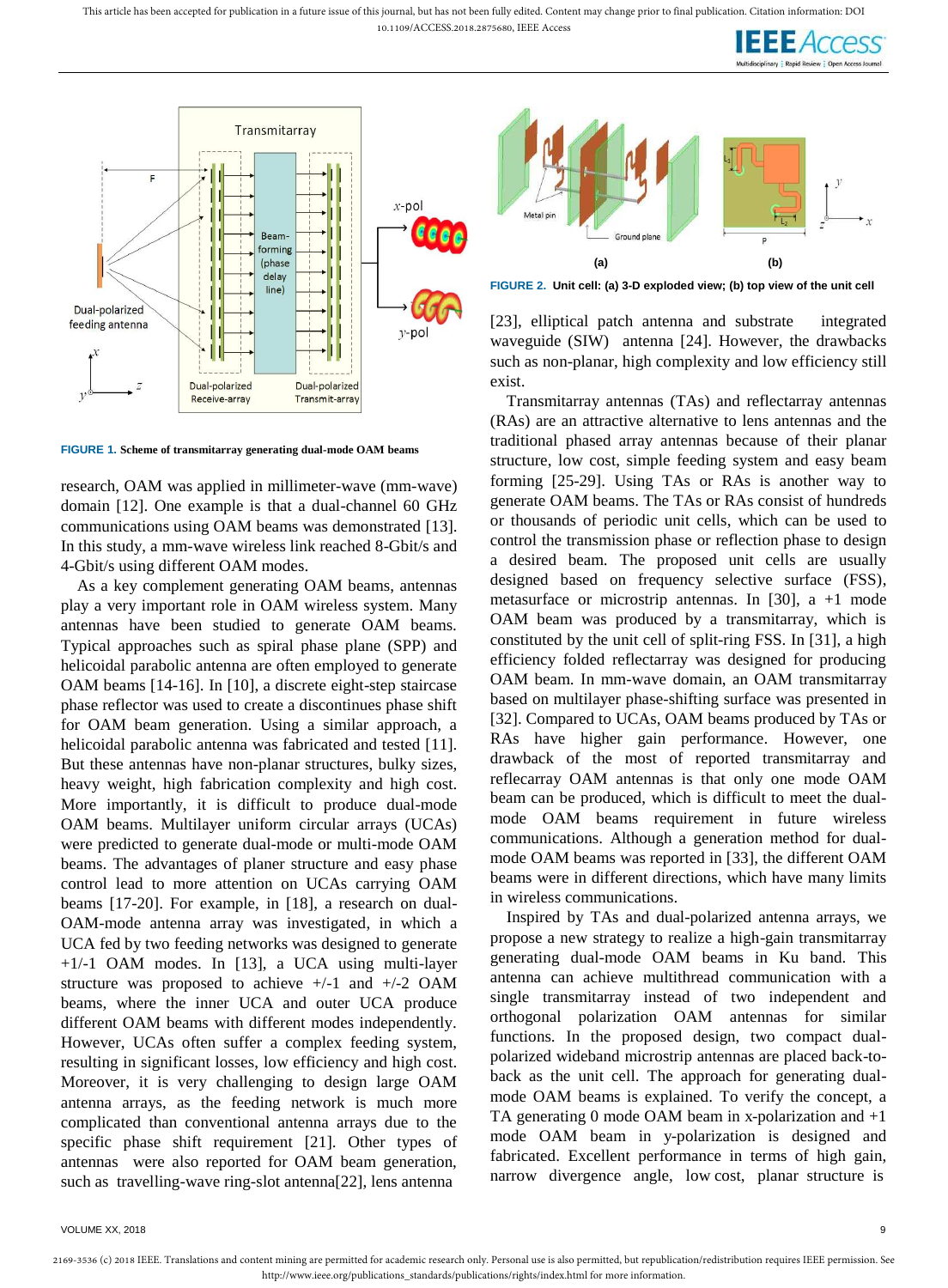

**FIGURE 3. Phase and Magnitude of transmission coefficient in different L<sup>1</sup> with fixed L**<sub>2</sub>



**FIGURE 4. (a) The transmission magnitude of the unit cell at different frequencies; (b) the transmission phase of the unit cell at different frequencies.** 

obtained. The experimental results agree well with the simulated ones, which show that the proposed transmitarray can produce 0 and +1 mode OAM beams successfully, with maximum gain of 26 dBi and 20 dBi, respectively. Meanwhile, a narrow divergence angle of  $+/-5$ <sup>o</sup> is obtained in +1 mode OAM beam.

#### **II. TRANSMITARRAY DESIGN**

The configuration of the proposed transmitarray is schematically shown in Fig. 1, which consists of two parts: feeding antenna and transmitarray. The transmitarray consists of receive-array, beam-forming structure and transmit-array, which is centrally illuminated by the incident waves from feeding antenna with the focal distance of F. The incident waves are received by receive-array and then transmitted by transmit-array. In the proposed design, the transmitarray operates in two orthogonal polarizations. Thus, the dual-mode OAM beams can be achieved in x- and y-polarizations, respectively.

#### **A. DESIGN OF UNIT CELL**

The unit cell of the proposed transmitarray is shown in Fig. 2, which is composed of two dual-polarized wideband microstrip antennas. The two antennas are placed back-toback and share a common ground plane. The driven patch has two orthogonal feeding lines and is printed on the substrate of 0.5 mm Rogers 4003C ( $\varepsilon$ <sub>r</sub>=3.55). To enhance the bandwidth, the parasitic patch, etched in 0.8 mm Rogers 4003C, is located above the driven patch with an air space of 1.5 mm. The size of driven patch and parasitic patch is 5 mm and 6.1 mm, respectively. Two metalized via holes surrounded by a circular disk etched in the ground plane are



**IEEE** Acces

**FIGURE 5. (a) the transmission magnitude of the unit cell with different oblique incidence; (b) the transmission phase of the unit cell with different oblique incidence.** 



**FIGURE 6. The phase distributions: (a) 0 OAM mode ; (b) +1 OAM mode** 

used to connect the feeding lines. The phase response can be adjusted by changing the lengths of the feeding lines.

To obtain dual-mode OAM beams, independent phase control in different polarization is necessary. This requirement can be regarded as that there is few interaction when the values of  $L_1$  or  $L_2$  vary uniquely. To verify this, the scatting response of the unit cell is investigated using CST Microwave Studio and the periodic boundary is considered during the simulation. Fig. 3 depicts the phase and magnitude of transmission coefficient versus different  $L_1$  with fixed  $L_2$  (4 mm). As can be seen, the proposed unit cell can get good transmission magnitude above -2 dB from 12.5 GHz to 15.2 GHz. Meanwhile, there are few effects on the phase response in y-polarization when the feeding lines in x-polarization  $(L_1)$  varies. The simulated results show that the transmission phase can be controlled independently in each orthogonal polarization. Thus, it is feasible to produce dual-mode OAM beams in different polarizations.

 Generally, the phase shift in a transmitarray should cover 360° with high transmission efficiency. Fig. 4 simulates the phase variation and magnitude in x-polarization. As can be seen, a full transmission phase range of  $360^\circ$  is achieved with well linearity at different frequencies. The transmission magnitude is better than -2 dB. The transmission phase curves at different frequencies are almost parallel to each other, which indicates the broadband performance of the unit cell. Due to similar structure and high isolation between x- and y-polarizations, it can be predicted that similar transmission coefficient in ypolarization can be obtained when  $L_2$  is varied.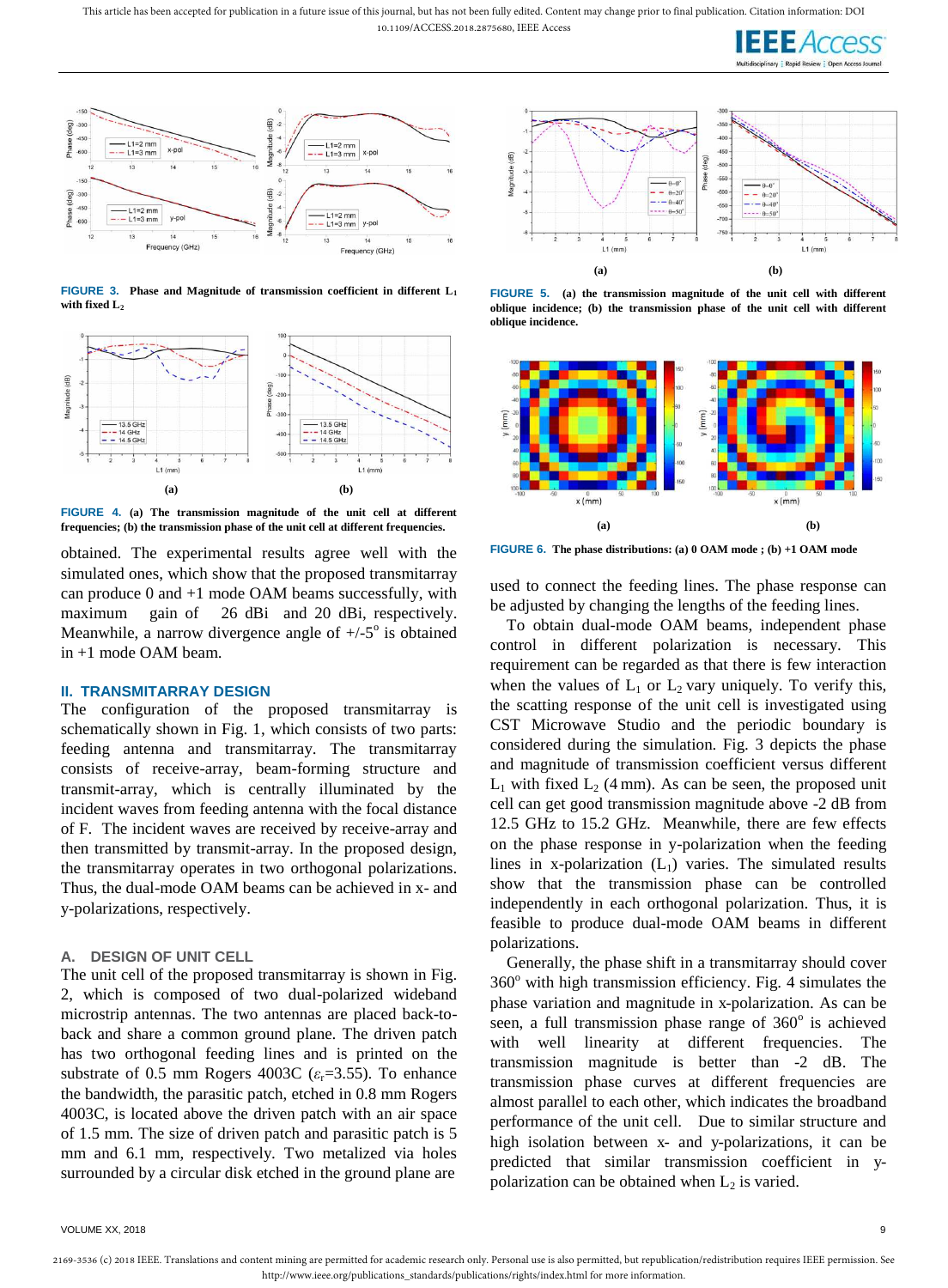



**FIGURE 7. The geometry of the proposed transmitarray.** 



**FIGURE 8. The simulated radiation patterns at 13.5 GHz: (a) 0 mode OAM beam; (b) +1 mode OAM beam** 

In practice, most of the unit cells are not placed in the central area and they are illuminated by oblique incidences with different angles. It is necessary to analyze the performance of the unit cell under oblique incidence. Fig. 5 depicts the transmission phase and magnitude at different oblique incidence angles. From the simulated results, within 40° oblique incidence, the transmission magnitude can keep higher than  $-2$  dB with small variation of transmission phase. According to the simulated results, it can be concluded that the proposed unit cell has low transmission loss and less sensitivity to the oblique incident electric field, which is desired to constitute a transmisstarray.

#### **B. DESIGN METHOD OF DUAL-MODE OAM BEAMS**

The process for generating OAM beams using transmitarray can be divided into two steps: the first step is phase compensation. This step coverts the spherical phase front from the feeding antenna to planar phase front. The second step is phase superposition, which means add a spiral phase on the converted planar phase front. The spiral phase imposes a total phase shift of  $2\pi l$  around one azimuthal cycle according to the OAM mode l.

The phase distribution of the first step is defined as  $\varphi_{i\ell(\nu)}$ , which can be obtained according to the following function

$$
\varphi_{ij(p)} = k_0 \times \sqrt{(x_i - x_f)^2 + (y_j - y_f)^2 + z_f^2}
$$
 (1)

where  $(x_i, y_j)$  is the position of unit cell and  $(x_f, y_f, z_f)$  is the position of the feeding antenna. Here, we assume the



**FIGURE 9. The side view of E-fields: (a) x-polarization; (b) y-polarization** 

transmitarray is placed at the plane of  $z=0$ , namely xoy plane.

 The spiral phase plane can be obtained based on the function (2)

$$
\varphi_{\text{spp}} = l \times \varphi = l \times \arctan(x_i/y_j) \quad (2)
$$

where 1 is the OAM mode. Thus, the final phase distribution for generating OAM beams can be concluded as the following function

$$
\varphi_{ij(OAM)} = \varphi_{ij(p)} + \varphi_{\text{spp}} \tag{3}
$$

In the proposed transmitarray,  $0$  mode and  $+1$  mode are selected to verify the design concept. Based on the discussion, a square-aperture transmitarray consisting of 14×14 unit cells is built. A dual-polarized wideband microstrip antenna, which is similar to the unit cell, is used as the feeding antenna. Considering the aperture size of the transmitarry and radiation pattern of the feed antenna, the focal-length is optimized as 113 mm. According to function  $(1)$ ,  $(2)$  and  $(3)$ , the phase distributions for generating 0 mode and +1 mode OAM beams are calculated and shown in Fig. 6(a) and Fig. 6(b), respectively. As can be seen, the phase distribution of 0 OAM mode is symmetric to the array center, which is plane wave phase distribution actually. The phase distribution of +1 mode OAM beam shows a 360° clockwise phase shift.

#### **III. SIMULATION AND ANALYSIS**

The proposed transmitarray is constituted based on the calculated phase distributions. Fig. 7 shows the geometry of the transmitarray. In the design, the phase delay lines in xpolarization  $(L_1)$  are employed to produce 0 mode OAM beam and the phase delay lines  $(L<sub>2</sub>)$  in y-polarization are used to generate +1 mode OAM beam. Full-wave simulation using commercial software HFSS is carried out.

The simulated radiation patterns are shown in Fig. 8. The 0 mode and +1 mode OAM beams are produced successfully as expectation. Due to large aperture, high transmission coefficient and accurate phase compensation, the radiation patterns have high gain performance. At 13.5

<sup>2169-3536 (</sup>c) 2018 IEEE. Translations and content mining are permitted for academic research only. Personal use is also permitted, but republication/redistribution requires IEEE permission. See http://www.ieee.org/publications\_standards/publications/rights/index.html for more information.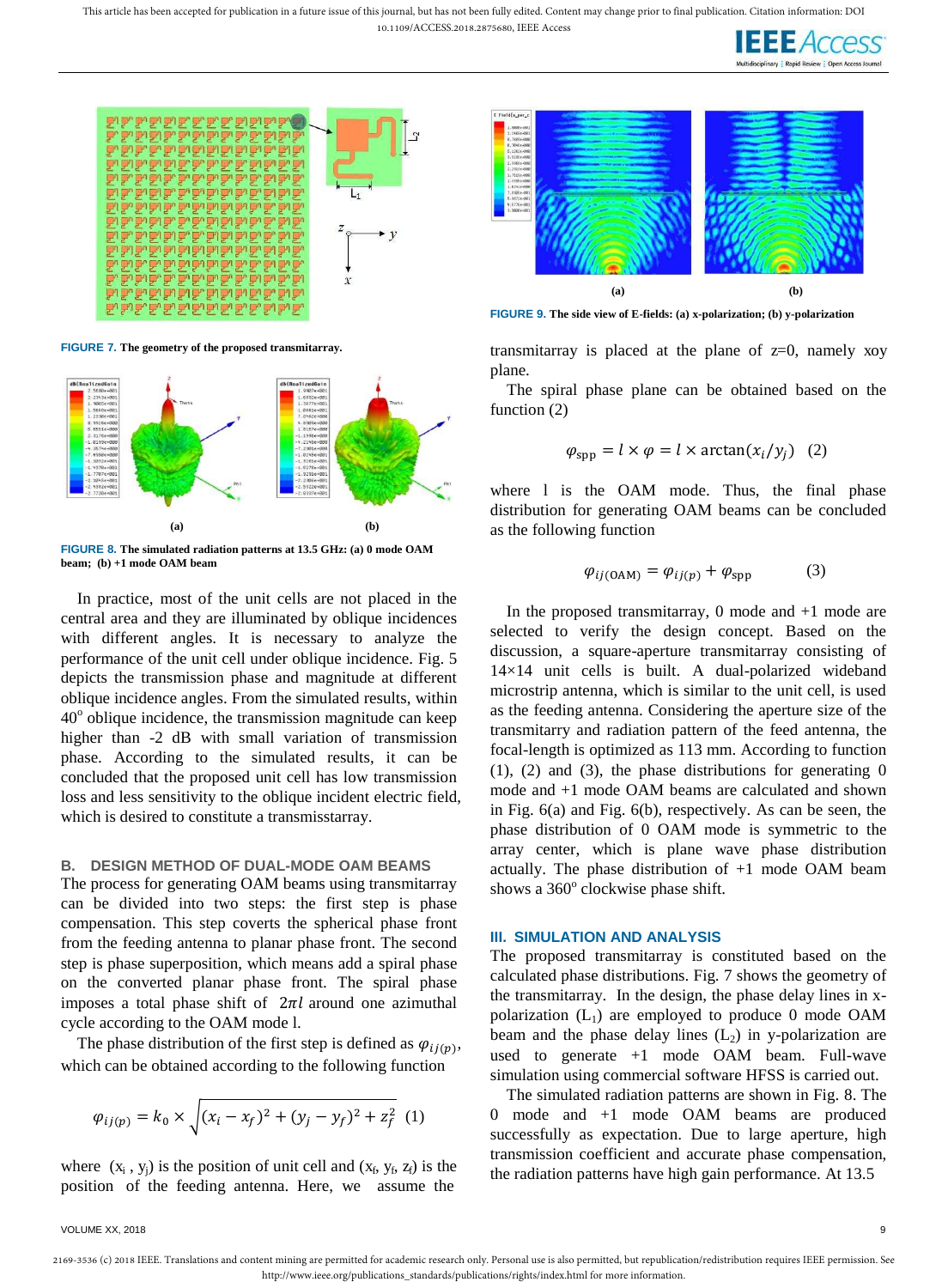



**FIGURE 10. Simulated phase fronts and E-field intensity of the +1 mode OAM beam with different distance.** 



**FIGURE 11. The antenna prototype and antenna measurement in anechoic chamber** 

GHz, the simulated gain reaches 25.6 dBi in 0 OAM mode and 19.9 dBi in +1 OAM mode, respectively.

A small divergence angle of  $+/5^\circ$  in  $+1$  mode OAM beam is achieved. Compared to conventional UCAs for generating OAM beams, the divergence angle in this proposed antenna has a dramatic improvement, which can be used to increase the OAM-based communication link distance. To further demonstrate the principle of generating OAM beams, the side view of E-field is present in Fig. 9. As can be seen, the electromagnetic waves produced by the feeding antenna is reconstructed when it spreads through the transmitarray. It is observed that the incident x- and ypolarized spherical waves from the feeding antenna is transformed to 0 mode OAM beam and +1 mode OAM beam, respectively.

For +1 mode OAM beam, there is an amplitude null in the center of radiation patterns. This null area becomes larger with the increase of propagation distance, which makes challenge in long-distance OAM-based communication. To study the stability of the  $+1$  mode OAM beam, the evolution processes is simulated and shown in Fig. 10. In this simulation, a reference plane with



**FIGURE 12. The measured 0 mode OAM beams: (a) 13 GHz; (b)13.5 GHz; (c) 14 GHz** 

 $500\times500$ mm<sup>2</sup> is mounted above the proposed transmitarray as reference plane. The distance between the reference plane and the transmitarray is selected as 220 mm  $(\approx 10 \lambda \text{ at } \lambda)$ 13.5 GHz), 330 mm (≈15 λ at 13.5 GHz), 440 mm (≈20 λ at 13.5 GHz) and 520 mm ( $\approx$ 23  $\lambda$  at 13.5 GHz), respectively. For content concise, the simulated phase fronts and E-field intensity at the distance of 330 mm and 520 mm are plotted in Fig. 10. As can be seen, the properties of +1 mode OAM beam, such as spatial phase distribution and ring-shaped amplitude intensity, still keep very well even when the OAM beam propagates to a long distance. Conclusively, the +1 mode OAM beam has a good stable performance.

#### **IV. FABRICATION AND MEASUREMENT**

To verify the design, a prototype is fabricated, assembled and measured, as shown in Fig. 11. The overall dimension of the proposed transmittarry is  $240 \times 240$  mm<sup>2</sup> with effective area of  $203 \times 203$  mm<sup>2</sup>, which is covered by  $14 \times 14$ unit cells. To support the whole array and create air space, several nylon spacers are employed between every two substrate layers. These nylon spacers are considered during the simulation.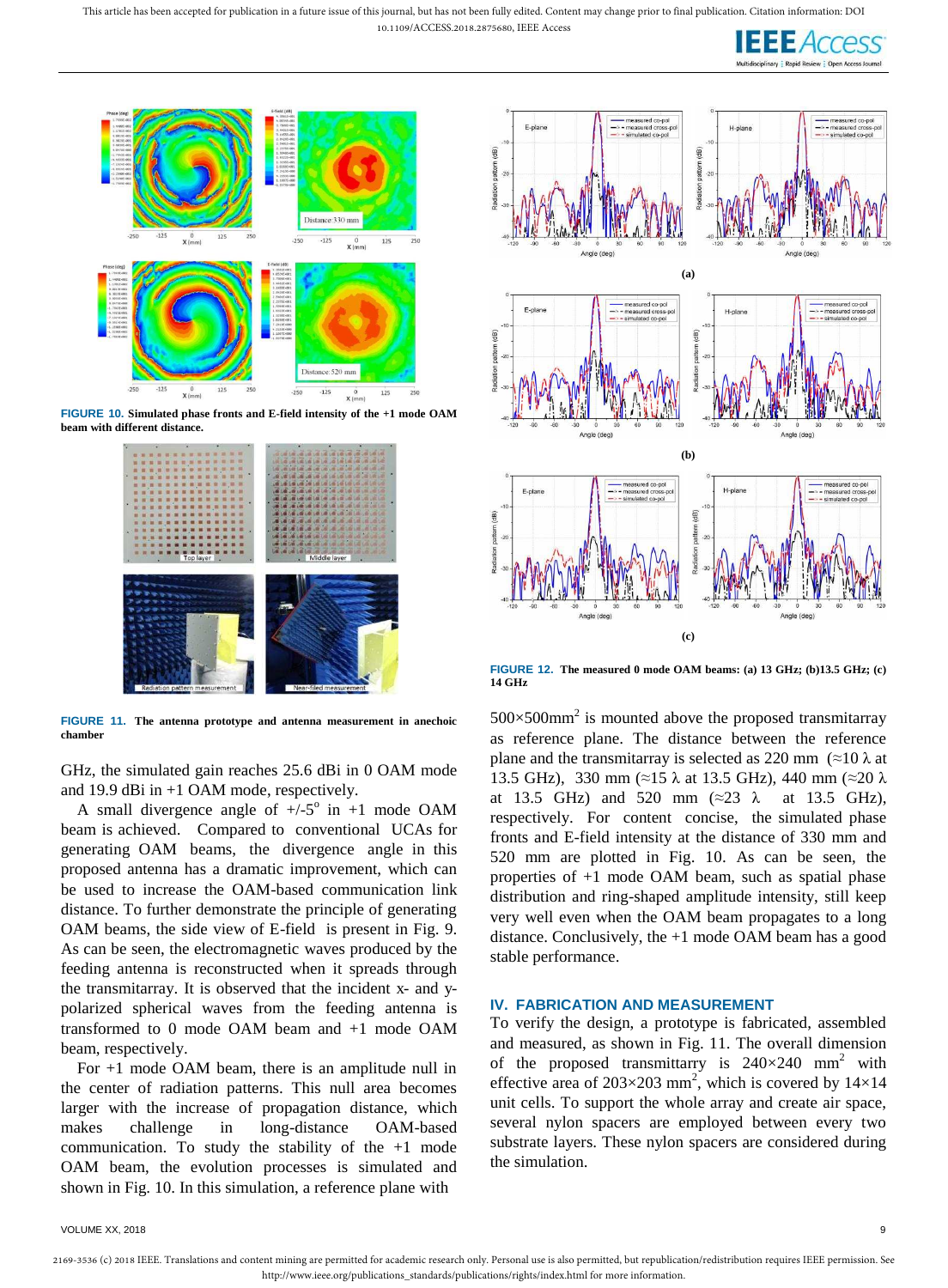

**FIGURE 13. The measured +1 mode OAM beams: (a) 13 GHz; (b) 13.5 GHz; (c) 14 GHz** 

#### **A. RADIATION PATTERNS**

The measured and simulated radiation patterns of dualmode OAM beams at different frequencies are plotted in Fig. 12 and Fig. 13, respectively. The both of 0 mode and +1 mode OAM beams are well produced by the proposed antenna. Good agreement is achieved between numerical calculation and measurement. Within the frequency range from 13 GHz to 15GHz, the measured gain of 0 mode OAM beams is above 20 dBi with maximum gain of 26 dBi at 13.8 GHz. At the same frequency range, the measured gain of +1 mode OAM beams is above 14.2 dBi with maximum gain of 20 dBi at 13.6 GHz. The 3-dB beam width in 0 mode OAM beam is around  $6.5^\circ$ . The maximum side lobe level (SLL) is less than -14 dB and the crosspolarization level less than -15 dB, respectively. The measured divergence angle of the +1 mode OAM beams is approximately  $+/-5^\circ$ .

#### **B. PHASE FRONTS AND E-FIELD INTENSITY**

The phase fronts and E-field intensity of +1 mode OAM beams are measured using near field measure system. The scanning plane in the near-field measure system is set as  $520\times520$  mm<sup>2</sup> with the measure step of 3mm. The distance between the scanning plane and the transmitarray is 530 mm. As shown in Fig. 14, the phase fronts of the  $+1$  mode



**IEEE** Acces

**FIGURE 14. The measured near-field radiation patterns of the produced +1**  mode OAM beams at different frequencies: (a) 13 GHz; (b)13.5 GHz; (c) 14 **GHz.** 

OAM beam can be generated with continuously distributed spatial phase. Meanwhile, the measured E-field intensity has a deep null in the center of scanning plane. It can be indicated that the designed transmittarray can produce good +1 mode OAM beams.

#### **C. PERFORMANCE COMPARISON**

Table I compares the proposed transmitarray with other reported antennas carrying OAM beams. This comparison mainly focuses on antenna type, planar structure, feeding network, OAM modes and antenna gain. The comparison shows that using array antennas can simply achieve dualmode OAM beams. But the feeding network is complex. Most of the reflectarrays or transmitarrays can achieve OAM waves with only one mode. As comparison, the proposed antenna has the advantages of planar structure, no need of feeding network, dual-mode OAM beams and high gain. It is worth pointing out that although the present design in this paper is generating 0 and +1 mode OAM beams, the design method is also adapted to other two types of beams.

#### **V. CONCLUSION**

A novel Ku-band high-gain transmitarray antenna for

2169-3536 (c) 2018 IEEE. Translations and content mining are permitted for academic research only. Personal use is also permitted, but republication/redistribution requires IEEE permission. See http://www.ieee.org/publications\_standards/publications/rights/index.html for more information.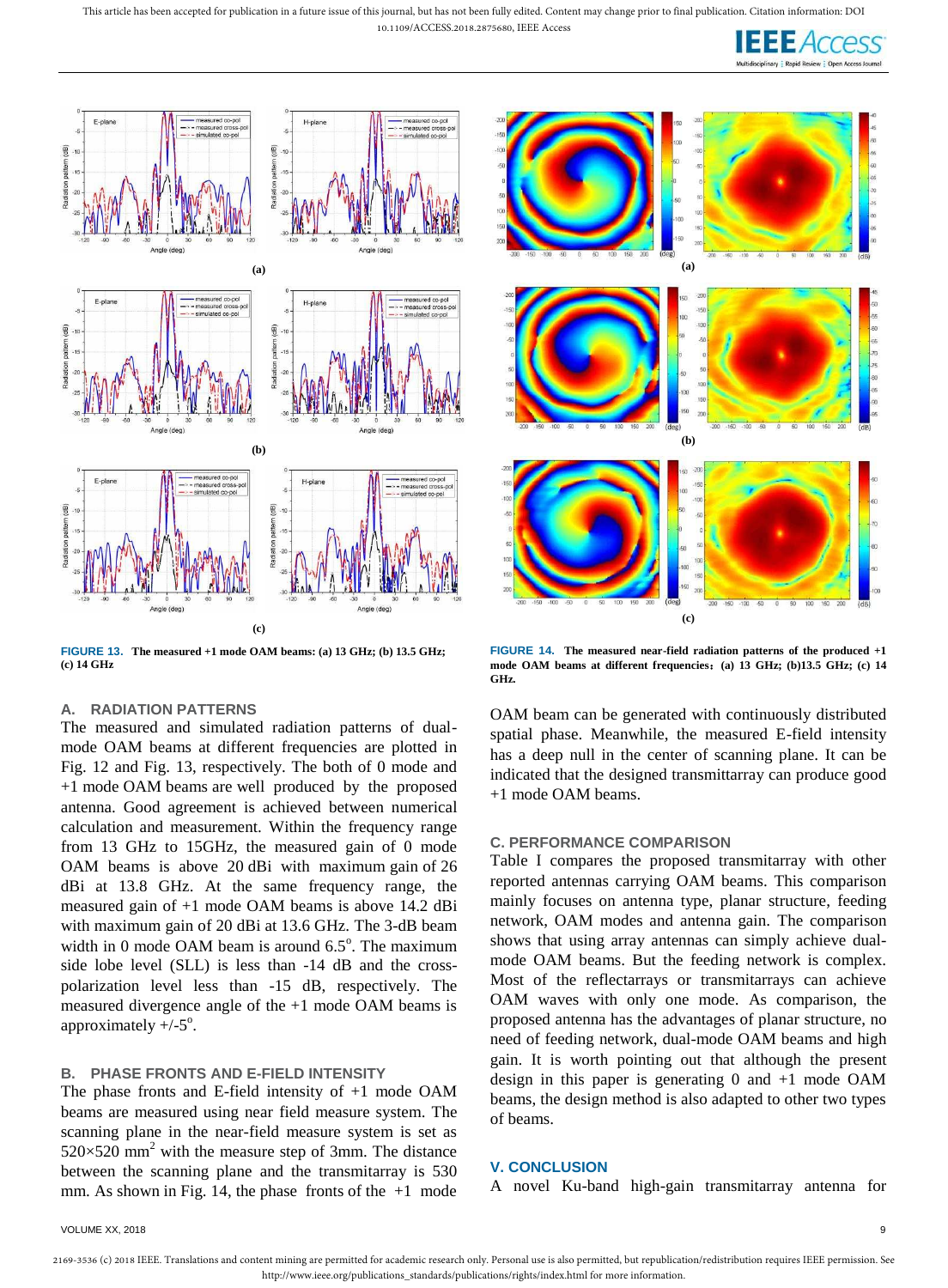10.1109/ACCESS.2018.2875680, IEEE Access

**IEEE** Access Multidisciplinary : Rapid Review : Open Access Journal

generating dual-mode OAM beams is presented and studied in this paper. The phase delay lines connecting the receivearray and transmit-array are employed to cover the required phase variation. The design approach for producing the two types of beams is analyzed. The stability of the generated +1 mode OAM beam is discussed. Both the full-wave simulation and the prototype measurement validate the design approach successfully. The  $0$  mode and  $+1$  mode OAM beams are obtained simultaneously. The measured maximum gain reaches 26 dBi in 0 mode OAM beam and 20 dBi in +1 mode OAM beam, respectively. The divergence angle of  $+1$  mode OAM beam is only  $+/-5^\circ$ . This proposed transmitarray can be a promising candidate in future high capacity communications.

TABLE I COMPARISON WITH OTHER REPORTED OAM ANTENNAS

| Ref.      | Antenna type                       | Planar structure | Feeding network | OAM mode      | Gain (dBi) |
|-----------|------------------------------------|------------------|-----------------|---------------|------------|
| $[17]$    | Uniform circular array             | Yes              | Complex         | $+1$          | Not given  |
| $[18]$    | Bow-tie dipole array               | Yes              | Complex         | $\pm 1$       | Not given  |
| $[20]$    | Reconfigurable Patch Array         | Yes              | Complex         | $\pm 1$       | 5.9        |
| $[22]$    | Ring-slot with parabolic reflector | No               | No need         | $\pm 2/\pm 3$ | 21.9       |
| $[31]$    | Folded reflectarray                | Yes              | No need         | $+1$          | 21.5       |
| $[32]$    | Flat-lens                          | Yes              | No need         | $+1$          | 21.5       |
| This work | Transmitarray                      | Yes              | No need         | 0/1           | 26/20      |

#### **REFERENCES**

- [1] Mohammadi S M, Daldorff L K S, Bergman J E S, et al. Orbital Angular Momentum in Radio—A System Study. IEEE Transactions on Antennas & Propagation, vol. 58, no. 2, pp. 565-572, 2010.
- [2] Zhang Z, Yuan Y, Ji C, et al. An Orbital Angular Momentum Based In-Band Full-Duplex Communication System and Its Mode Selection[J]. IEEE Communications Letters, vol. 21, no. 5, pp. 1183- 1186, 2017.
- [3] Beijersbergen M W, Spreeuw R J, Allen L, et al. Multiphoton resonances and Bloch-Siegert shifts observed in a classical two-level system. Physical Review A, vol. 45, no. 3, pp. 1810-1815, 1992.
- [4] Zhou H, Dong J, Yan S, et al. Manipulation of orbital angular momentum beams based on space diffraction compensation. Optics Express, vol. 22, no. 15, pp.17756-17761, 2014.
- [5] Chen, Mingzhou, et al. "Optical trapping with a perfect vortex beam." Optical Trapping and Optical Micromanipulation XI 2014.
- [6] Kotlyar V V, Kovalev A A, Porfirev A P. An optical tweezer in asymmetrical vortex Bessel-Gaussian beams. Journal of Applied Physics, vol.120, no. 6, pp.2395, 2016.
- [7] Yue Y, Yan Y, Ahmed N, et al. Mode Properties and Propagation Effects of Optical Orbital Angular Momentum (OAM) Modes in a Ring Fiber. IEEE Photonics Journal, vol. 4, no. 2, pp. 535-543, 2012.
- [8] Wang J, Yang J Y, Fazal I M, et al. Terabit free-space data transmission employing orbital angular momentum multiplexing. Nature Photonics, vol. 6, no. 7, pp. 488-496, 2012.
- [9] Thidé B, Then H, Sjöholm J, et al. Utilization of photon orbital angular momentum in the low-frequency radio domain. Physical Review Letters, vol. 99, no. 8, pp. 087701, 2007.
- [10] Tamburini F, Mari E, Bo T, et al. Experimental verification of photon angular momentum and vorticity with radio techniques. Applied Physics Letters, vol. 99, no. 20, pp. 321, 2011.
- [11] Tamburini F, Mari E, Sponselli A, et al. Encoding many channels in the same frequency through radio vorticity: first experimental test. New Journal of Physics, vol. 14, no. 11, pp. 78001-78004, 2012.
- [12] Yan Y, Xie G, Lavery M P, et al. High-capacity millimetre-wave communications with orbital angular momentum multiplexing. Nature Communications, vol. 5, pp. 4876, 2014.
- [13] Zhao Z, Yan Y, Li L, et al. A dual-channel 60 GHz communications link using patch antenna arrays to generate data-carrying orbitalangular-momentum beams, IEEE International Conference on Communications. 2016, pp.:1-6.
- [14] A. Beniss, R. Niemiec, C. Brousseau, K. Mahdjoubi, and O.Emile, Flatplate for OAM generation in the millimeter band, EuCAP2013- Eu-ropean Conference on Antennas &Propagation, Gothenburg, Sweden, Apr. 2013, p. 1.
- [15] L. Cheng, W. Hong, and Z.-C. Hao, Generation of electromagneticwaves with arbitrary orbital angular momentum modes, Sci. Rep., vol. 4, 2014.
- [16] G. Turnbull, D. Robertson, G. Smith, L. Allen, and M. Padgett, Thegeneration of free-space laguerre-gaussian modes at millimetrewave frequencies by use of a spiral phaseplate, Opt. Comm., vol. 127, no. 4, pp. 183–188, 1996.
- [17] Bai Q, Tennant A, Allen B. Experimental circular phased array for generating OAM radio beams. Electronics Letters, vol. 50, no. 20, pp. 1414–1416, 2014.
- [18] Liu B Y, Cui Y H, Li R. A Broadband Dual-Polarized Dual-OAM-Mode Antenna Array for OAM Communication. IEEE Antennas & Wireless Propagation Letters, vol. 16, pp. 744–747, 2016.
- [19] Zhang W, Zheng S, Hui X, et al. Mode Division Multiplexing Communication Using Microwave Orbital Angular Momentum: An Experimental Study. IEEE Transactions on Wireless Communications, vol. 16, no. 2, pp. 1308–1318, 2017.
- [20] Liu Q, Chen Z N, Liu Y, et al. Circular Polarization and Mode Reconfigurable Wideband Orbital Angular Momentum Patch Array Antenna. IEEE Transactions on Antennas & Propagation, vol. 66, no. 4, pp. 1796–1804, 2018.
- [21] Qin F, Gao S , Luo Q, et al. A Simple Low-Cost Shared-Aperture Dual-Band Dual-Polarized High-Gain Antenna for Synthetic Aperture Radars[J]. IEEE Transactions on Antennas & Propagation, 2016, 64(7):2914-2922. vol. 64, no. 7, pp. 2914–2922, 2016.
- [22] Zhang, Weite, et al. "Four-OAM-Mode Antenna With Traveling-Wave Ring-Slot Structure." IEEE Antennas & Wireless Propagation Letters. Vol. 16, no. 99, pp.194-197, 2017.
- [23] Bai, Xudong, et al. "Generation of OAM Radio Waves with Three Polarizations Using Circular Horn Antenna Array." International Journal of Antennas & Propagation , , pp. 1-11, 2015.

2169-3536 (c) 2018 IEEE. Translations and content mining are permitted for academic research only. Personal use is also permitted, but republication/redistribution requires IEEE permission. See http://www.ieee.org/publications\_standards/publications/rights/index.html for more information.